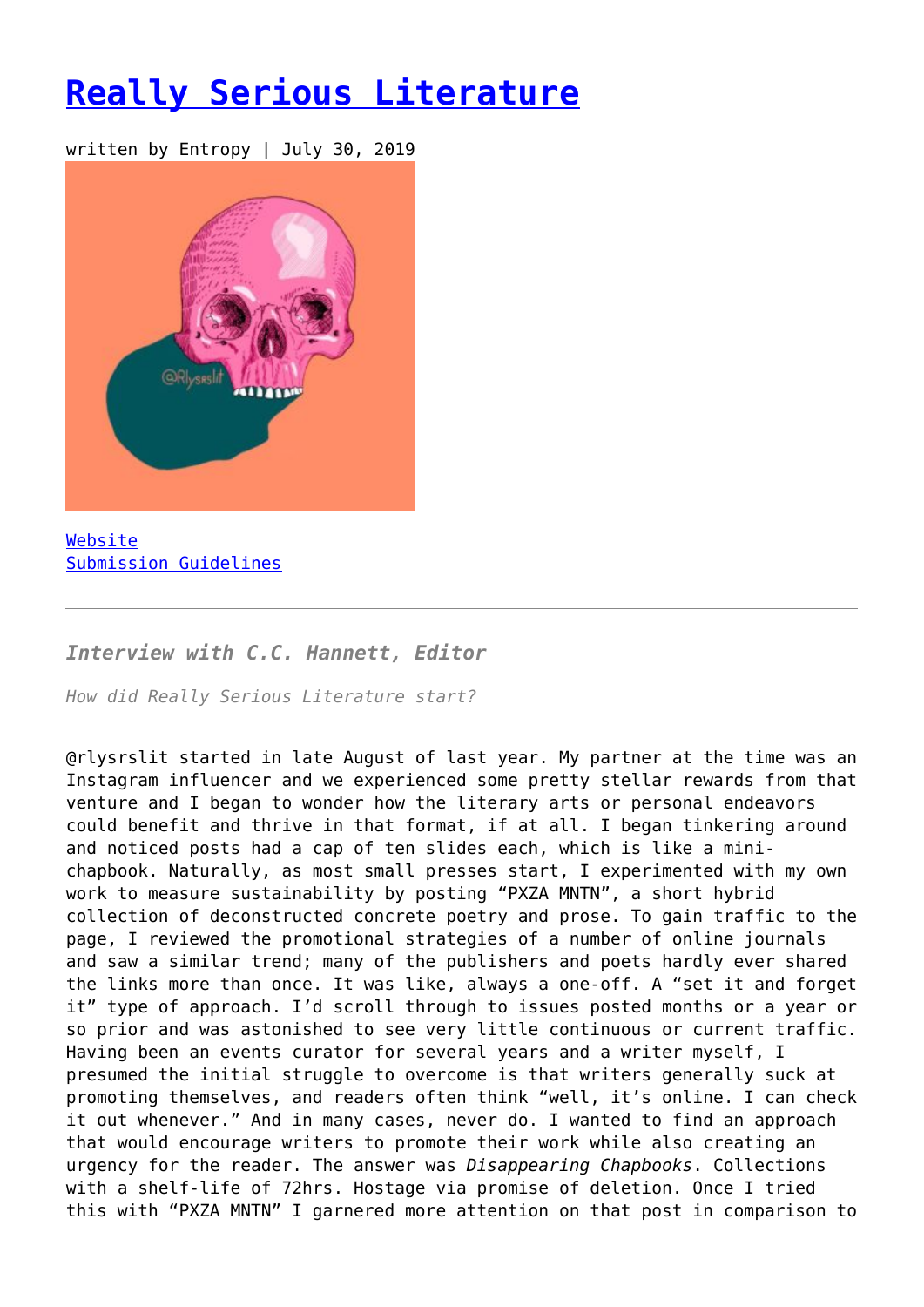previous posts regarding publishing acceptances, etc… I was annoying about it, yeah. But the traffic was there (it's built into the app, essentially) and with the right amount of engagement and hashtag usage, the experiment proved somewhat of a success. I also received a fair amount of positive feedback. So, once my collection expired, I opted to continue with the project by soliciting fellow writers I was either friends with or greatly admired from a distance and, since then, have posted almost 100 Disappearing Chapbooks.

*Tell us a bit about Really Serious Literature. What are your influences, your aesthetic, your mission?*

We focus on digital ephemera and unconventional literary objects. Much of the concept was birthed through influences such as Inside the Castle, HOOT Review, Meow Meow Pow Pow, Joe Milutis, Russell Jaffe and Amaranth Borsuk. Entities or writers that explore the delivery of language. Who both intrigue and surprise. As far as the aesthetic and mission, I'd say those go hand in hand. I want @rlysrslit to make "poetry fun like candy". To be the Willy Wonka of publishing in a way, and I think we're getting there, especially with this last array of contests we've wrapped up. Between publishing a "Mutant Broadside" of Austin Charcoal's poetry on a t-shirt designed by Alex Vincini, having Never Angel North tattooing Kim Vodicka's winning "Cravan & Bronson Dilemma" poem on my right bicep, to throwing together our first ever Edenfield-orito Residency where the winner (recently announced as Sarah Rodriguez) wins a \$100 stipend, \$200 gift card to Taco Bell, a week of free lodging in downtown Everett, WA, two featured readings, and a published limited run of fifty pamphlets. We want to promote work with merit through punkish methods. And memes, of course.

*Can you give us a preview of what's current and/or forthcoming from your catalog, as well as what you're hoping to publish in the future?*

As of 2020, @rlysrslit will move forward into publishing two physical fulllength collections a year, kicking off with works by McKenna Clarke and Giles Eckenbom. We will continue with the aforementioned contests but may experiment with murals, pins, and other apparel as well. I'm still obsessed with the idea of an "edible broadside" so if you know of any mad culinary artists, please send them my way.

*We used to ask, "What about small/independent press publishing is particularly exciting to you right now?" We're still interested in the answer to that, but we're even more interested to know what you think needs to change.*

Honestly, I'm thrilled with the community I've met simply by starting this project. The small/indie press world online has been so receptive and kind. A lot less stuffy and more supportive than what I've experienced locally, personally. If anything needs to change, I'd be interested in seeing how we can all bridge that sentiment over into the flesh. Myself included. I just